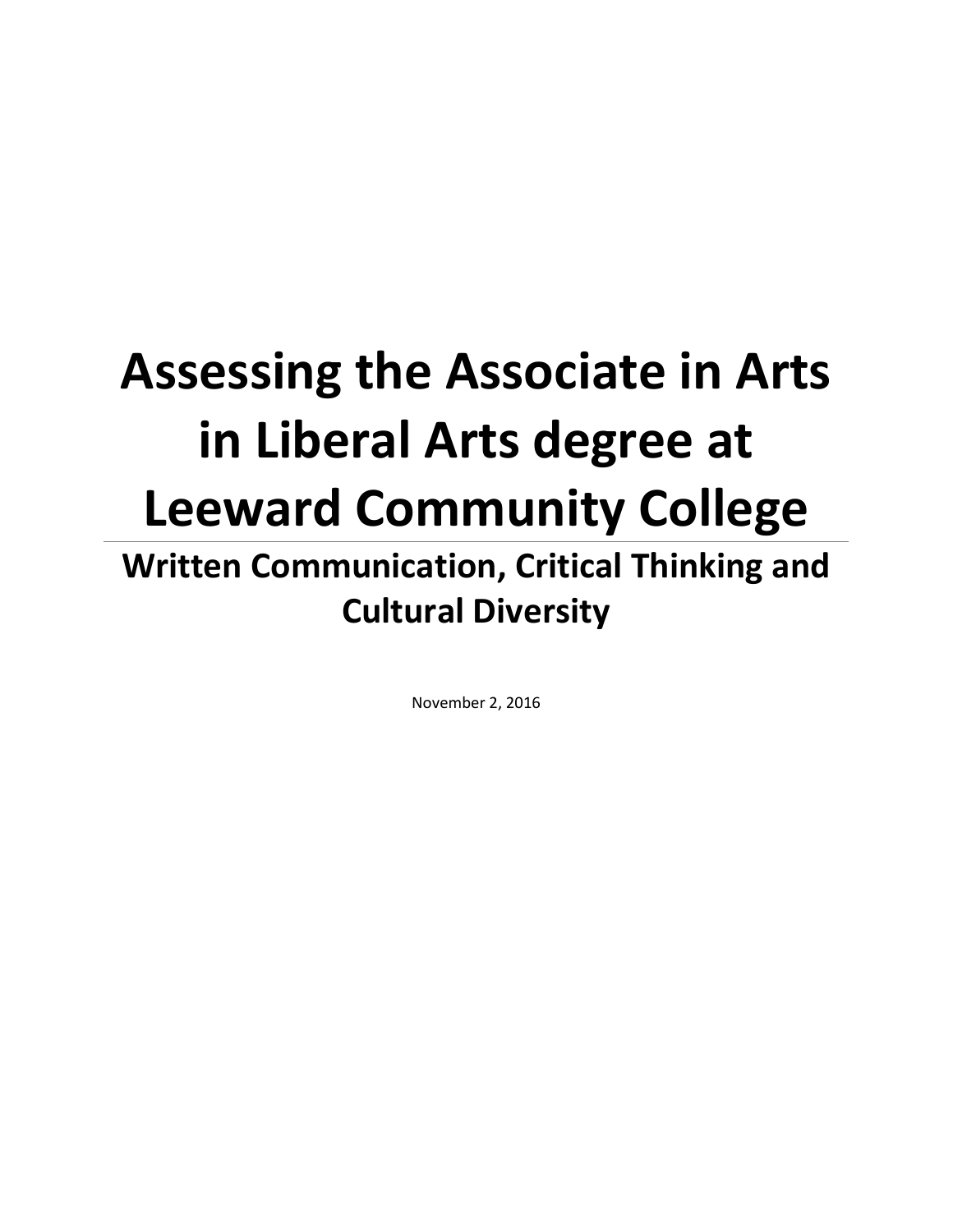### **Assessing the Associate in Arts in Liberal Arts degree at Leeward Community College**

### **Written Communication, Critical Thinking and Cultural Diversity**

**Fall 2016**

Prepared by:

Eunice L. Brekke, AA Degree Program Review Coordinator

In collaboration with:

Luukia Archer (Arts and Humanities)

P. Jayne Bopp (Social Sciences)

James Fujita (Arts and Humanities)

Leah Gazan (Library Services)

Kathryn Fujioka-Imai (Language Arts)

Michael Lane (Math and Science)

Bruce Lindquist (Social Sciences)

Blanca Polo (Math and Science)

Susan Waldman (Language Arts)

Susan Wood (Language Arts)

Jeff Judd, Faculty Senate, Program Review and Assessment Committee, Chair

Guy Nishimoto, Institutional Effectiveness Officer and Adam Helemano, Assessment Coordinator, Office of Planning, Policy, and Assessment (OPPA)

James Goodman, Dean of Arts and Sciences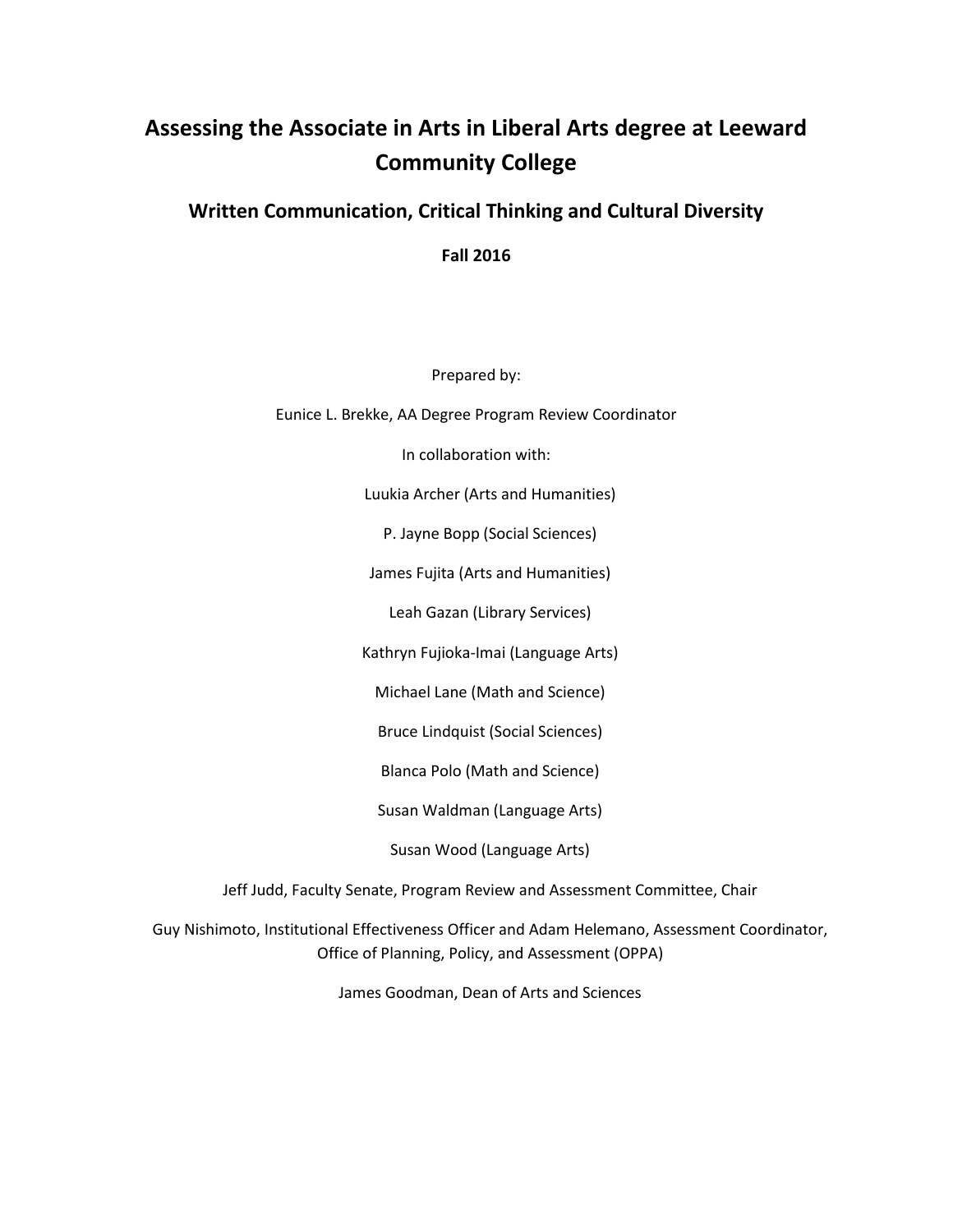#### **Assessing the Associate in Arts in Liberal Arts degree at Leeward Community College Written Communication, Critical Thinking and Cultural Diversity**

Submitted by: Eunice Leung Brekke, AA Degree Program Review Coordinator

#### **Background**

In 2011, the college issued a comprehensive review and evaluation of the Associate in Arts Degree "Assessment of the Associate in Arts Degree at Leeward Community College (2005 - 2010)<sup>1</sup>." The report's conclusions included

While the data suggest that students are meeting some general education outcomes, and not meeting others, the more solid conclusion is that, overall, the college needs to improve its assessment process. Specifically, the college should recognize that other program level assessment strategies and methods are available.

In response, Faculty Senate and the Administration created an AA Degree Program Review Coordinator position to facilitate regular and on-going evaluation of Leeward CC's Associate of Arts degree and to recommend and facilitate appropriate actions to respond to the findings of the prior assessment of the degree.

In Spring 2014, the AA Degree Program Review Coordinator proposed an assessment strategy to the Dean of Arts & Sciences, the four division chairs of the AA Degree (Arts and Humanities, Language Arts, Math and Science, Social Sciences) and the Office of Planning, Policy, and Assessment (OPPA). The assessment of student learning would continue to utilize course level outcome data that is collected through Tk20 (the college's assessment database) and reported annually through the Annual Report on Program Data.

However, a new assessment process involving the development of common rubrics to measure three general education learning outcomes was proposed as a pilot study to determine if the college could develop more direct measures of student learning and an ongoing process of assessing the effectiveness of the degree program. To accomplish this, the AA Degree Program Review Taskforce was created.

Members of the AA Degree Program Review Taskforce included:

- Jeff Judd, Faculty Senate, Program Review and Assessment Committee, Chair
- Susan Wood, Susan Waldman, Kathryn Fujioka-Imai, Leah Gazan (subcommittee on Written Communication)
- Michael Lane, Blanca Polo, P. Jayne Bopp (subcommittee on Critical Thinking)
- James Fujita, Bruce Lindquist, and Luukia Archer (subcommittee on Cultural Diversity)

l

 $1$  A copy of the report can be found at

http://intranet.leeward.hawaii.edu/system/files/assessment of the aa degree fall 2011 final.pdf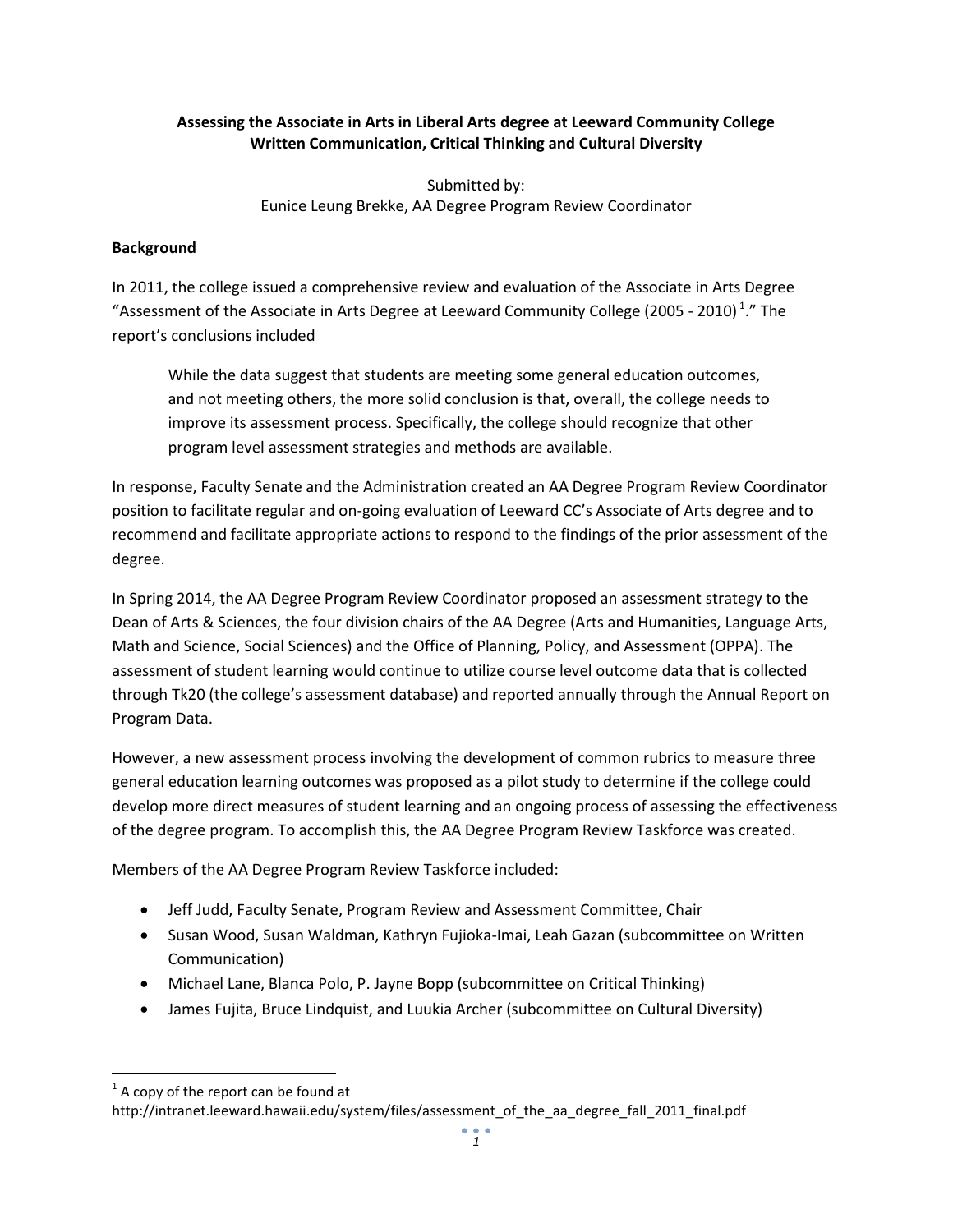- Guy Nishimoto, Institutional Effectiveness Officer and Adam Helemano, Assessment Coordinator, OPPA
- James Goodman, Dean of Arts and Sciences
- Eunice L. Brekke, AA Degree Program Review Coordinator and Chair

#### **Assessment Methodology**

The pilot study focused its work on measuring three general education learning outcomes: written communication, critical thinking and cultural diversity. Task force members were trained on basic assessment principles and provided with resources and technical assistance to help guide the development of common rubrics. Each of the sub-committees (organized by learning outcome) reviewed the degree's current general education learning outcome and associated academic skill standards and VALUE rubrics developed by ACC&U and developed a revised learning outcome and its associated rubric that would best assess student learning of these outcomes.

The three revised general education learning outcomes and their associated criteria (academic skill standards) are:

- 1. Written Communication Develop, support, and communicate ideas to a particular audience through writing.
	- Develop a position or thesis to communicate main ideas.
	- Use language, style, and organization appropriate to particular purposes and audiences to communicate position or thesis.
	- Develop appropriate content to support position or thesis.
	- Gather and document credible sources to support position or thesis.
	- Use appropriate grammar and mechanics to communicate position or thesis.
- 2. Critical Thinking Use critical thinking to address issues and solve problems.
	- Describe an issue or problem.
	- Analyze the issue or problem.
	- Develop a position (perspective, thesis or hypothesis) on the issue or problem.
	- Evaluate conclusions and implications on the issue or problem.
- 3. Cultural Diversity Describe and analyze the nature of culture and its variations, past and present.
	- Describe culture and the variation of cultural practices, expressions, and/or experiences.
	- Analyze the variation of cultural practices, expressions, and/or experiences associated with culture.
	- Compare and contrast cultural practices, expressions, and/or experiences among different societies; past and/or present.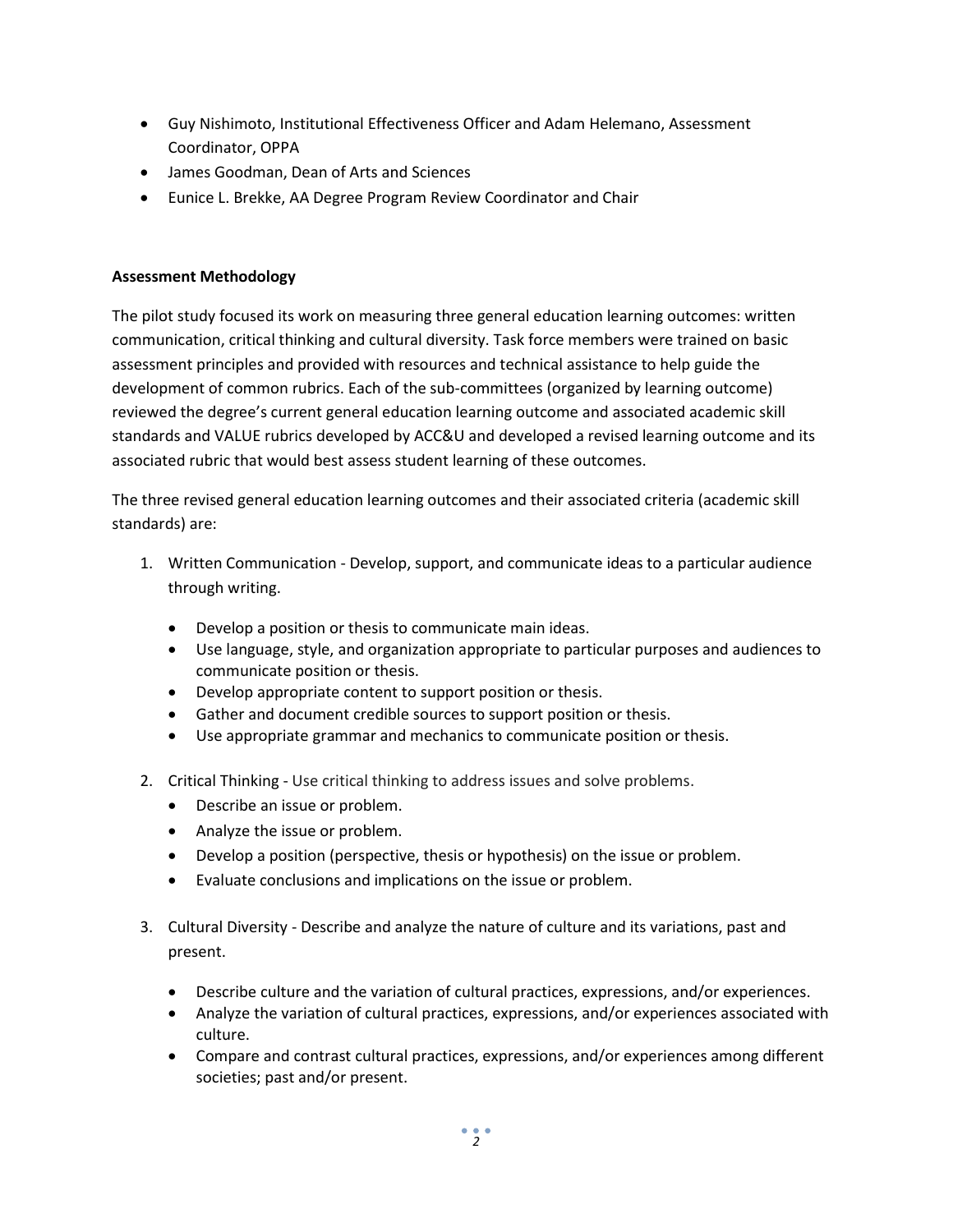To create a rubric, each of these criteria were further defined and described along a scale of exceeds proficiency, meets proficiency, developing proficiency and below proficiency. Copies of the rubrics can be found in Appendices A, B, and C.

From Spring 2014 to Fall 2015, the rubrics for each of the learning outcomes were tested or normed by the task force. Norming sessions typically involved an overview of the learning outcome and rubric followed by an all group reading of various student papers, using the rubric to score. Each member's scores were recorded and reviewed to locate how close or far the group was in administrating or interpreting the rubric. When discrepancies were found, discussion was held to understand why. In some cases, revisions to the rubric were suggested and accepted. In some cases, we learned how various disciplinary perspectives influenced the interpretation of the rubric. This process continued until each rubric across a variety of student work representing all divisions and a variety of disciplines was normed with one standard deviation.

#### *Sampling Strategy*

Throughout the norming process, it became evident that the better student papers or artifacts to measure the learning outcomes were papers that captured what students could do at the end of a course, for example a final research paper or essay. In collaboration with the Writing Intensive Focus Board, a list of all Writing Intensive (WI) courses for Fall 2015 was obtained representing 30 courses. Each of the instructors were contacted to request their participation. Instructors were asked if they were willing to participate by submitting end of the semester final papers and to also indicate which of the three learning outcomes they thought their assignment would measure. A total of 175 student papers were collected representing 13 different courses and the four academic divisions of the degree program.

The AA Degree Program Coordinator collected the papers and respective assignments. Each student paper and the instructor's name were hidden to protect student and instructor confidentiality. The papers, assignments, and rubrics were uploaded into Tk20 and task force members received training on how to conduct the assessment using Tk20. A final group norming session was held using all three rubrics.

The task force scored 175 student artifacts for written communication and critical thinking. The number of student papers scored for cultural diversity was 41 (three courses were used as indicated by participating instructors). The data was reviewed by the AA Degree Program Review Coordinator to ensure consistency (i.e., standard deviations were less than 1.0).

In Fall 2016, the task force held its final meeting to review the results. The task force's discussion of the results and implications for improvement are presented below.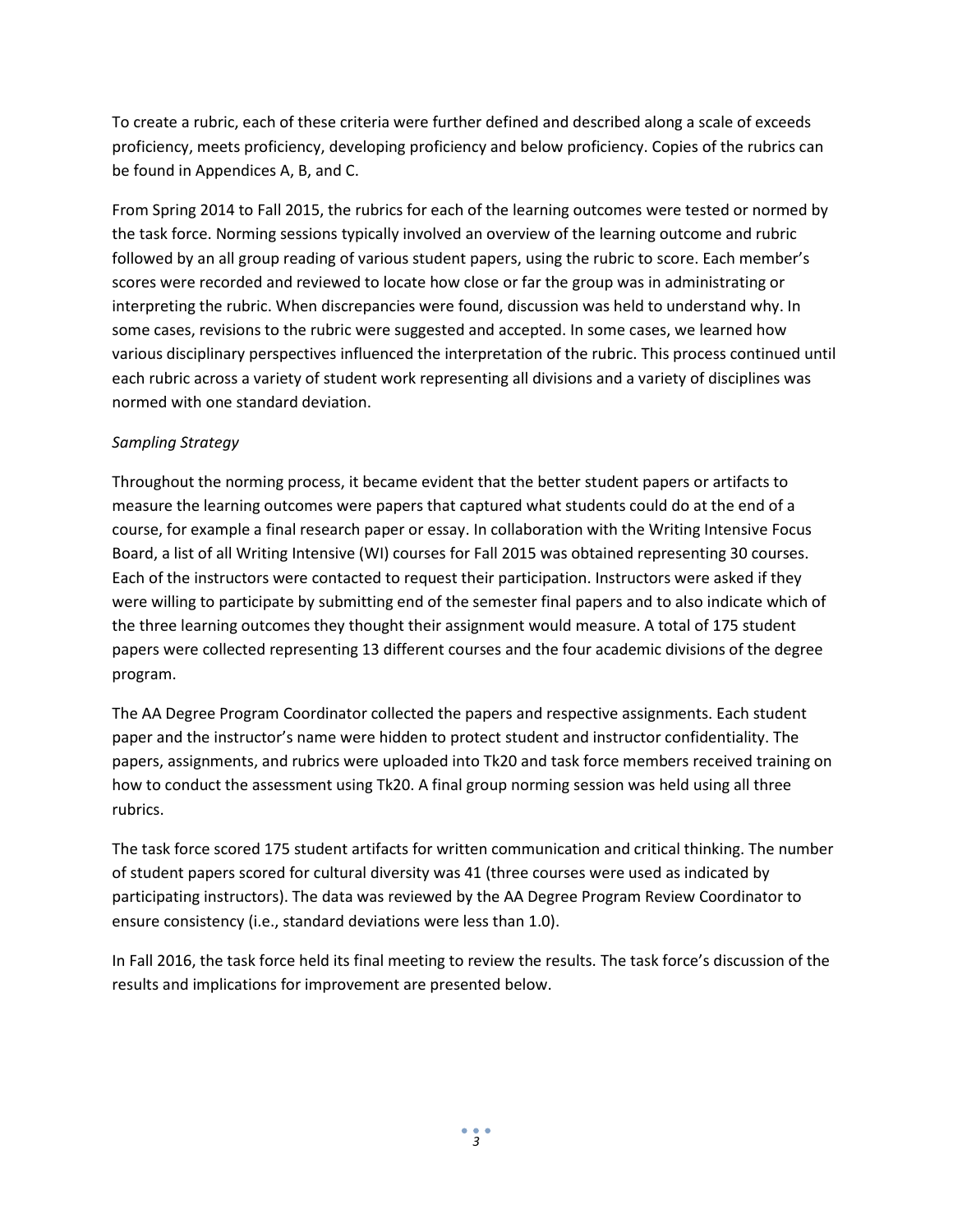#### **Results**

Figure 1 (below) presents the percentage of students meeting or exceeding proficiency in each of the three general education learning outcomes. A little over half of papers met this level of proficiency in written communication and critical thinking (58 and 56 percent) and a third (30 percent) in cultural diversity.



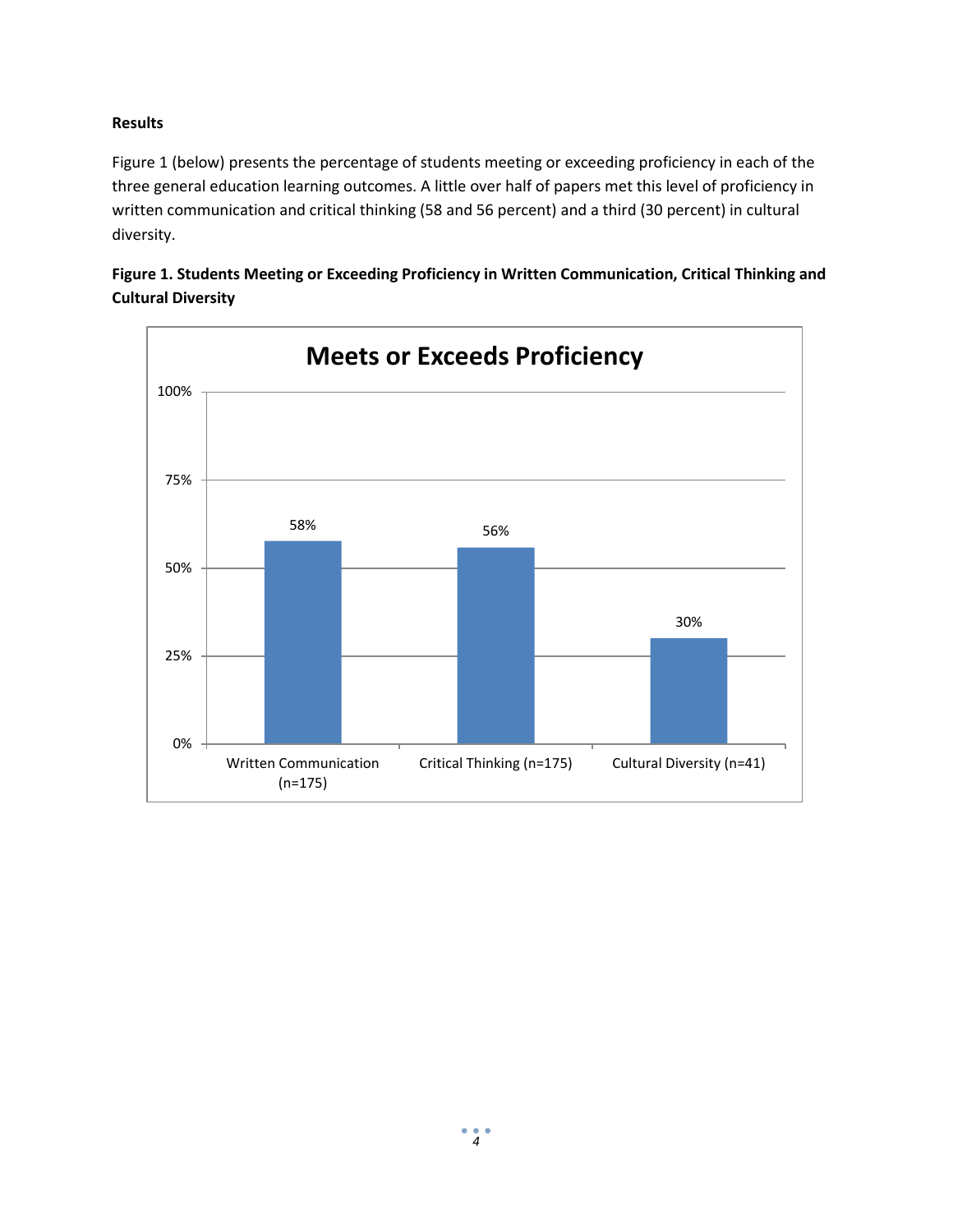#### *Written Communication*

For written communication, 13 percent exceeded proficiency and 45 percent met proficiency levels (58 percent or 102 papers). Another 35 percent were assessed as developing proficiency and 8 percent below proficiency (43 percent or 73 papers).



In analyzing specific areas of how students perform, student strengths are in developing a position or main idea (63%) and using appropriate grammar and language (62 and 60 percent). Areas of challenge are gathering and documenting credible sources (51%) and developing appropriate content to support the position (53%).

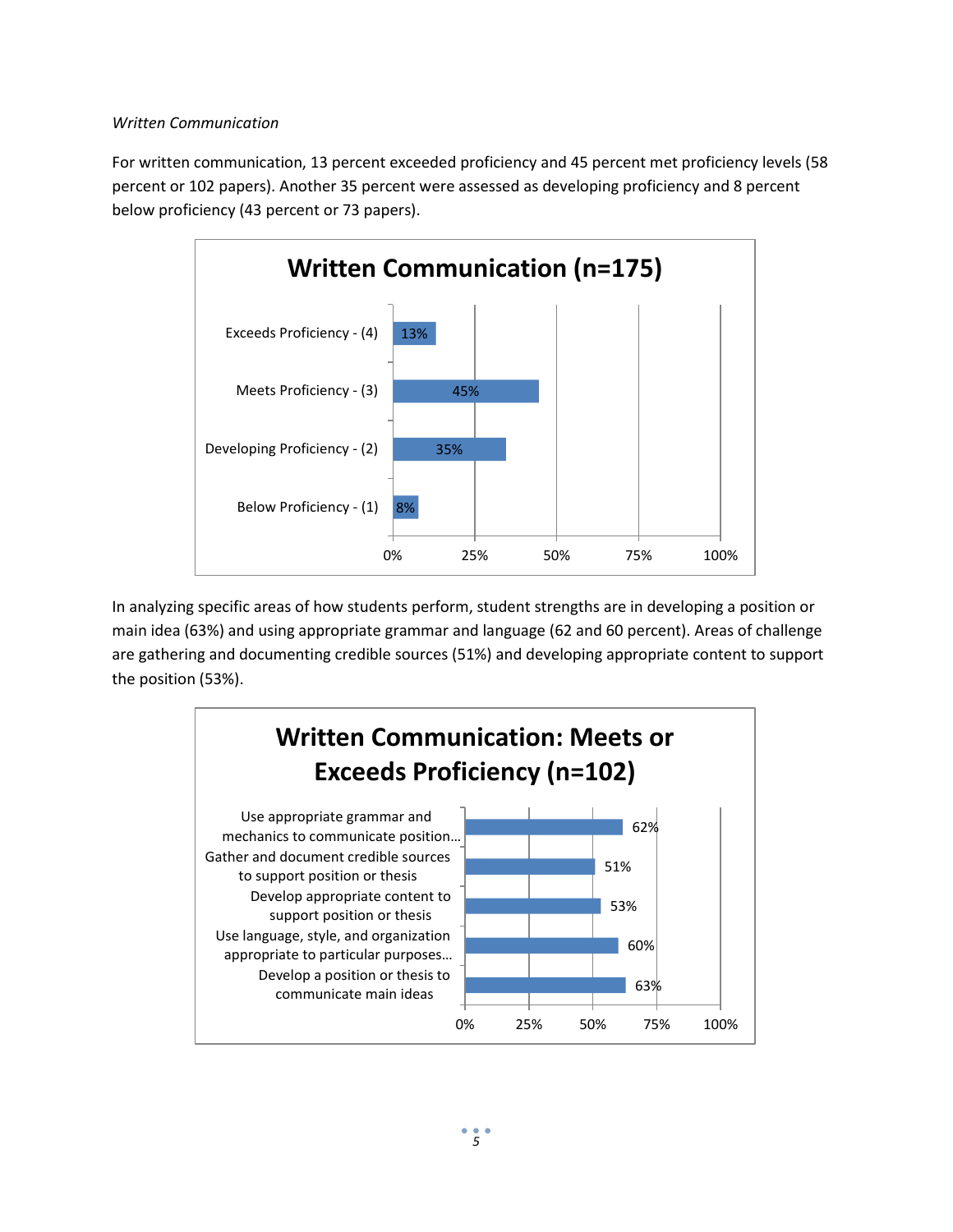#### *Critical Thinking*

For critical thinking, 13 percent exceeded proficiency and 43 percent met proficiency levels (56 percent or 98 papers). Another 38 percent were assessed as developing proficiency and 7 percent below proficiency (45 percent or 77 papers).



In evaluating critical thinking, students appear to doing best in describing an issue or problem (65%). Areas of challenge are analysis, developing a position, and evaluating conclusions and implications (51 to 54 percent).

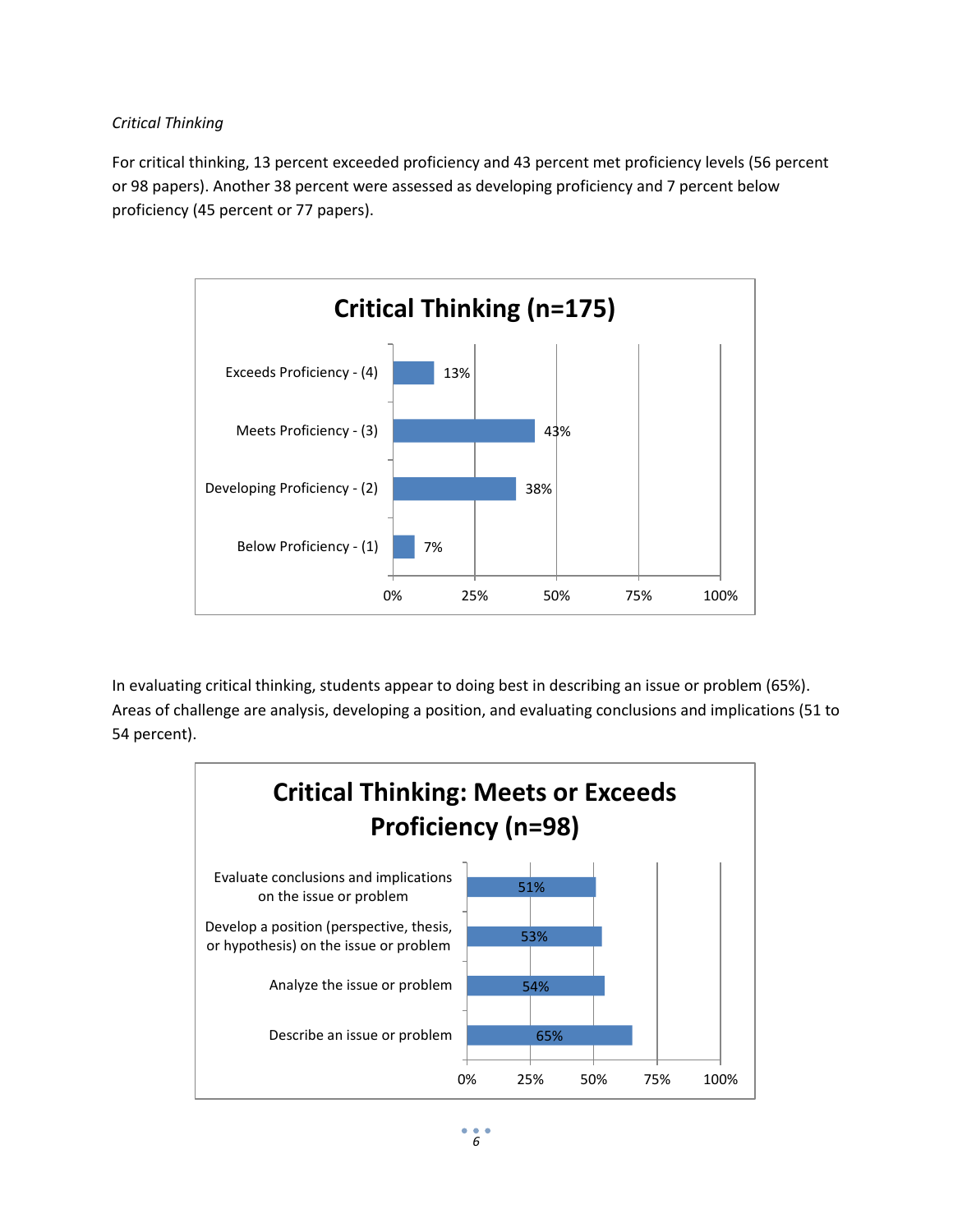#### *Cultural Diversity*

For cultural diversity, 30 percent (12 papers) met proficiency. Another 38 percent were assessed as developing proficiency and 32 percent below proficiency (70 percent or 29 papers).



Although the number of students meeting or exceeding proficiency in cultural diversity is much smaller compared to written communication and critical thinking, these students do best in describing culture and its variations (44%). Analysis and the ability to compare and contrast were lower (22-24 percent).

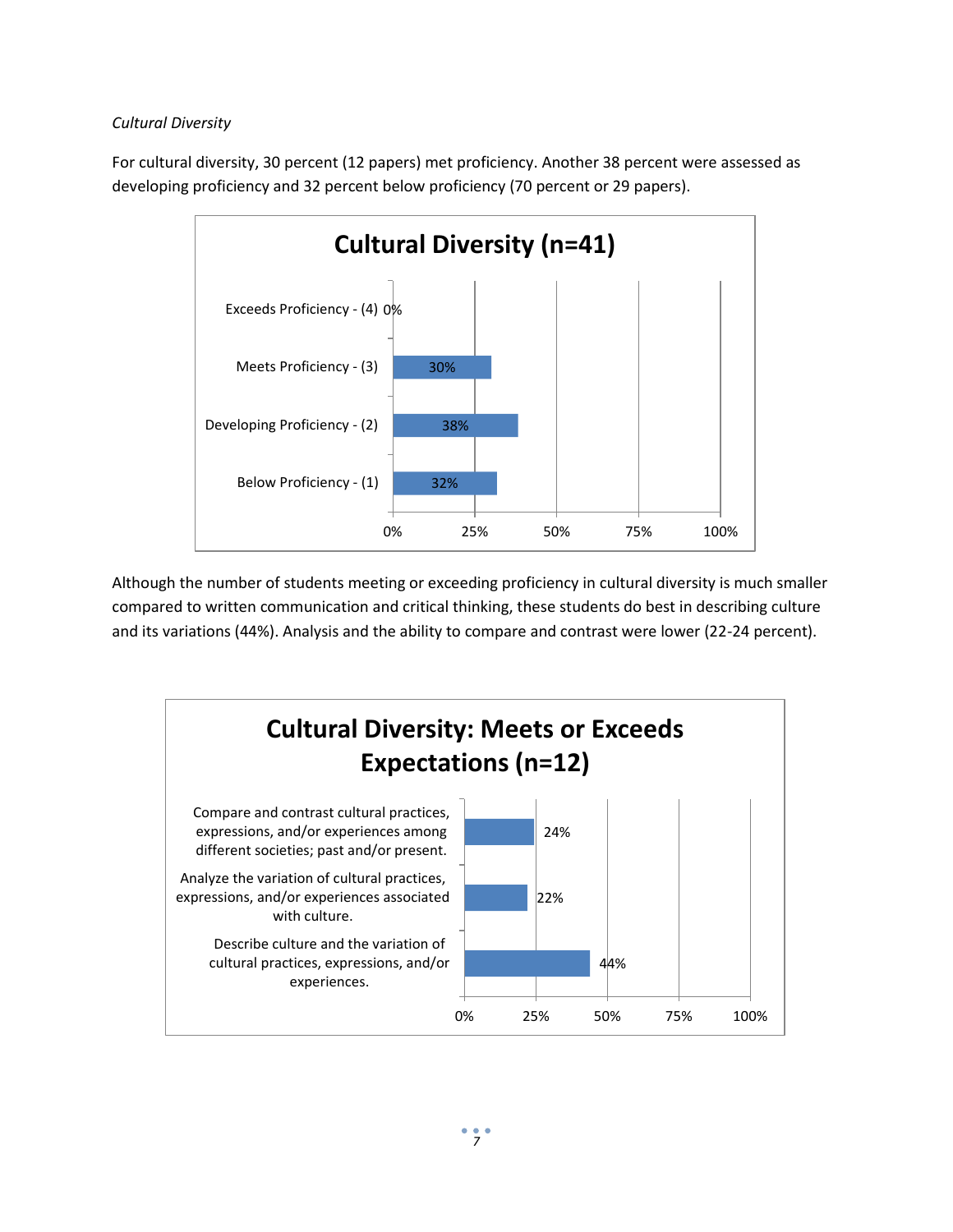#### **Conclusions**

While these results indicate that students do have areas of strength (description of issues or practices, developing a thesis or position to communicate main ideas and using appropriate grammar and language), overall, there is room for improvement.

Specific areas that need improvement are developing a perspective on an issue or problem, developing and gathering appropriate content and credible sources, and analysis and evaluation of an issue or problem. These areas reflect higher levels of knowledges according to Bloom's Taxonomy (see Appendix D).

#### **Recommendations**

The task force respectfully makes the following recommendations to the Faculty Senate:

Take action on these results to provide ongoing assessment of the Associate of Arts in Liberal Arts degree.

One approach is to convene the WI instructors who participated in this study to review the results, discuss different strategies to make improvements, select a strategy and after implementation, reassess student learning in written communication and critical thinking to see what has changed. We encourage the administration to support this effort.

Identify courses in the degree program that address aspects of culture and cultural diversity (*describe and analyze the nature of culture and its variations, past and present*) and also where they practice and develop this outcome so that they can meet proficiency in this area. The sample size to measure cultural diversity was much lower than hoped for. There is a need to locate better assignments or student work to measure cultural diversity.

Finally, we ask that the college accept the work of the task force - the revised general education learning outcomes, associated criteria and rubrics. These outcomes and criteria used to assess the outcomes should be reflected in the college's official description of its general education learning outcomes.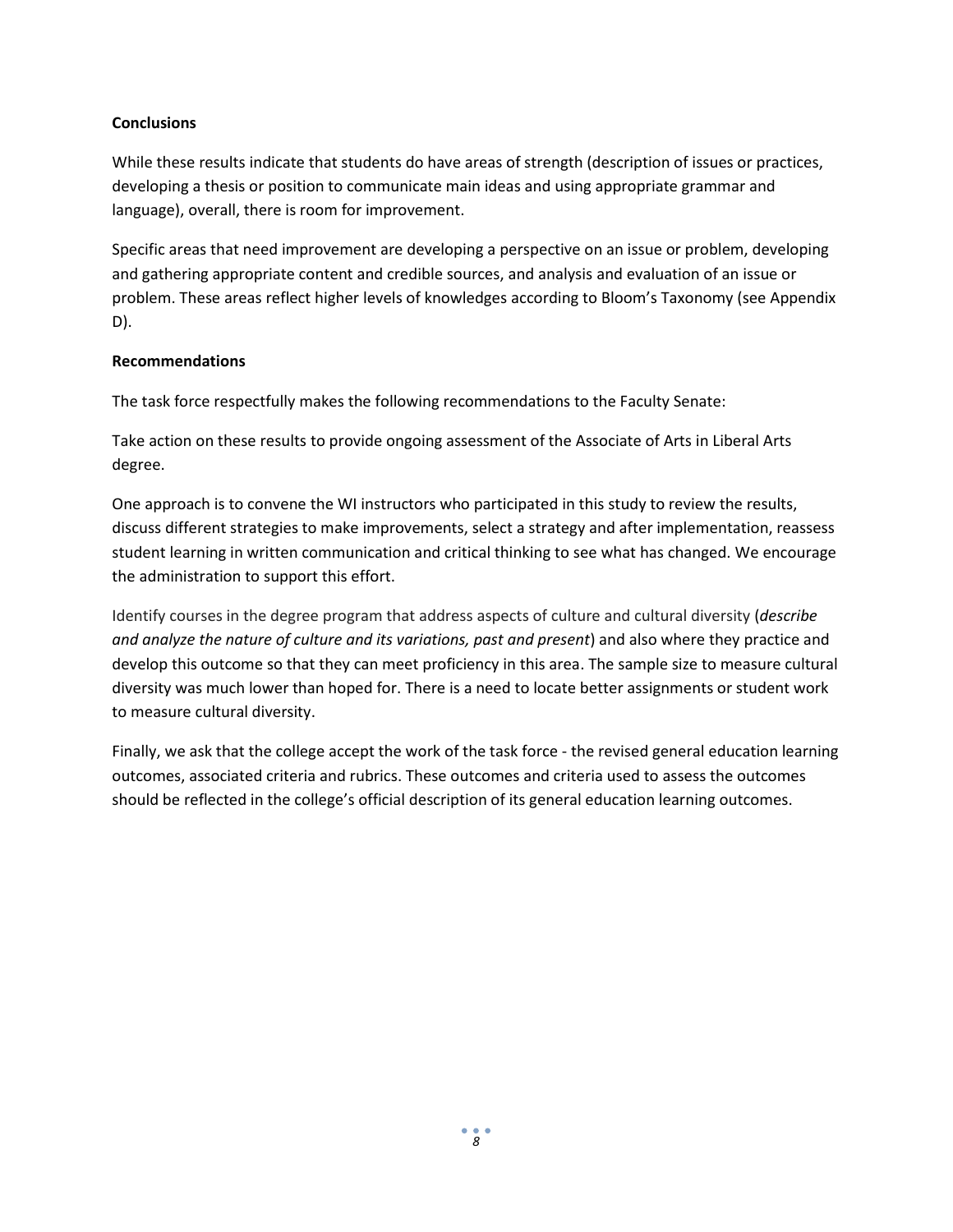#### **Appendix A. Written Communication GELO and Rubric**

#### Written Communication

General Education Learning Outcome:

Current – Use writing to discover, develop, and communicate ideas appropriately.

Revised – Develop, support, and communicate ideas to a particular audience through writing.

Definition:

Written communication is the development and expression of ideas in writing. Written communication involves learning to work in many genres and styles in order to communicate effectively with a particular audience for a specific purpose. It can involve working with different writing technologies, and mixing texts, data, and images. Written communication abilities develop through iterative experiences across the curriculum.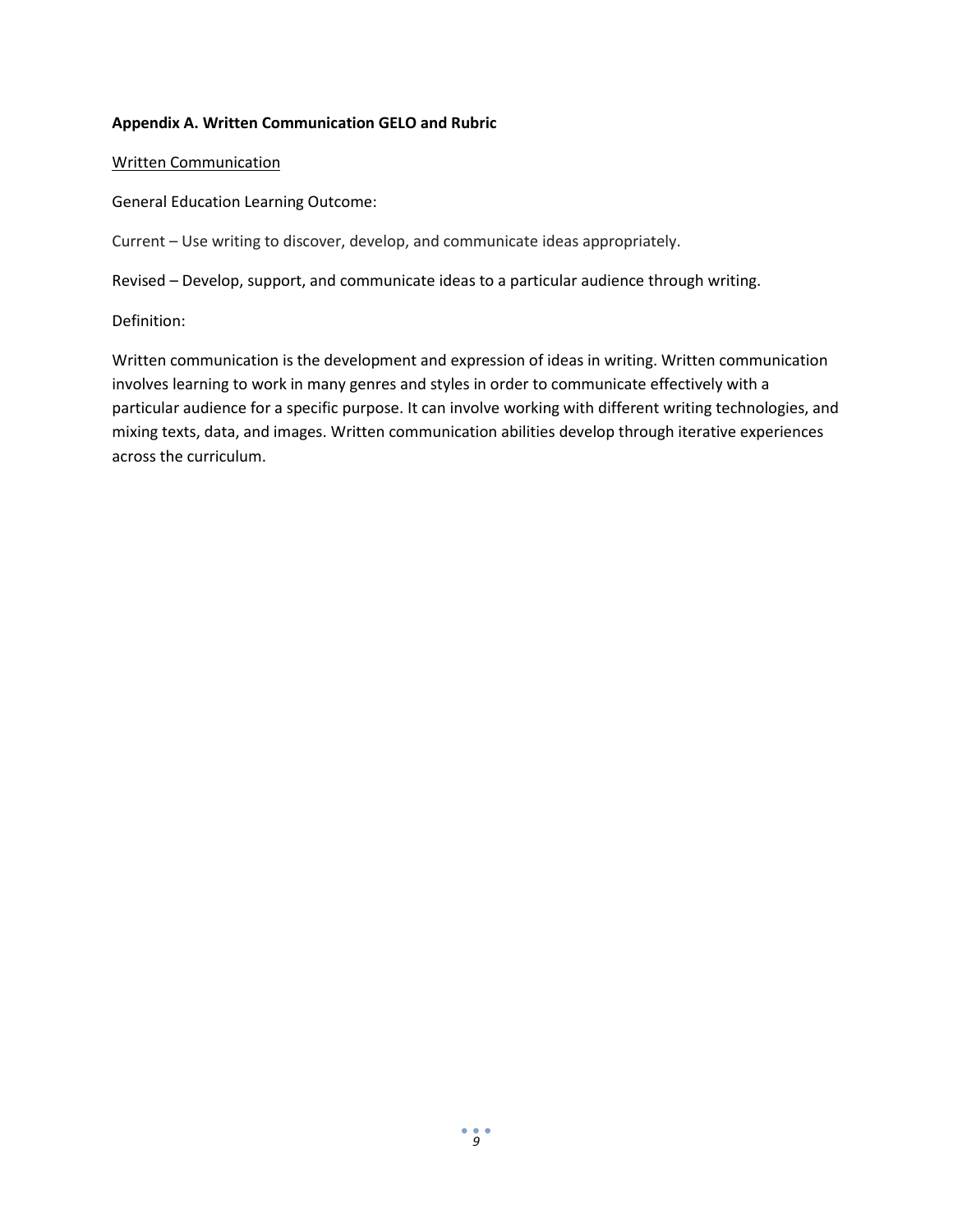#### Written Communication Rubric

|                                                                                                 | Exceeds proficiency (4)                                                                                                                               | Meets proficiency (3)                                                                                                                                        | Developing proficiency (2)                                                                                                                                         | Below proficiency (1)                                                                                                                                                           |
|-------------------------------------------------------------------------------------------------|-------------------------------------------------------------------------------------------------------------------------------------------------------|--------------------------------------------------------------------------------------------------------------------------------------------------------------|--------------------------------------------------------------------------------------------------------------------------------------------------------------------|---------------------------------------------------------------------------------------------------------------------------------------------------------------------------------|
| Develop a position<br>or thesis to<br>communicate main<br>ideas.                                | A position or thesis is clearly<br>stated.<br>Position or thesis is<br>appropriate, organized<br>logically, and supported by<br>evidence or examples. | A position or thesis is clearly<br>stated.<br>Position or thesis is mostly<br>appropriate, organized<br>logically, and supported by<br>evidence or examples. | A position or thesis is not<br>clearly stated.<br>Position or thesis is somewhat<br>appropriate, organized<br>logically, and supported by<br>evidence or examples. | A position or thesis is not clear<br>or not stated.<br>Position or thesis is not<br>appropriate to topic. It is not<br>organized logically, and not<br>supported by evidence or |
|                                                                                                 |                                                                                                                                                       |                                                                                                                                                              |                                                                                                                                                                    | examples.                                                                                                                                                                       |
| Use language,<br>style, and<br>organization                                                     | The intended audience is<br>evident.                                                                                                                  | The intended audience is<br>mostly evident.                                                                                                                  | The intended audience is<br>somewhat evident.                                                                                                                      | The intended audience is not<br>evident.                                                                                                                                        |
| appropriate to<br>particular purposes<br>and audiences to<br>communicate<br>position or thesis. | The purpose is appropriate.<br>Content reflects awareness                                                                                             | The purpose is mostly<br>appropriate.                                                                                                                        | The purpose is somewhat<br>appropriate.                                                                                                                            | The purpose is not<br>appropriate.                                                                                                                                              |
|                                                                                                 | of audience and purpose.                                                                                                                              | Content mostly reflects<br>awareness of audience and<br>purpose.                                                                                             | Content somewhat reflects<br>awareness of audience and<br>purpose.                                                                                                 | Content does not reflect<br>awareness of audience and<br>purpose.                                                                                                               |
| Develop<br>appropriate<br>content to support<br>position or thesis.                             | Position or thesis is<br>supported by appropriate,<br>relevant and compelling<br>content.                                                             | Position or thesis is mostly<br>supported by appropriate,<br>relevant and compelling<br>content.                                                             | Position or thesis is somewhat<br>supported by appropriate,<br>relevant and compelling<br>content.                                                                 | Position or thesis is not<br>supported by appropriate,<br>relevant and compelling<br>content.                                                                                   |
| Gather and<br>document credible<br>sources to support                                           | Position or thesis is<br>supported by credible,<br>relevant sources.                                                                                  | Position or thesis is mostly<br>supported by credible, relevant<br>sources.                                                                                  | Position or thesis is somewhat<br>supported by credible,<br>relevant sources.                                                                                      | Position or thesis is not<br>supported by credible,<br>relevant sources.                                                                                                        |
| position or thesis.                                                                             | Sources are documented<br>appropriately.                                                                                                              | Sources are mostly<br>documented appropriately.                                                                                                              | Sources are somewhat<br>documented appropriately.                                                                                                                  | Sources are not documented<br>appropriately.                                                                                                                                    |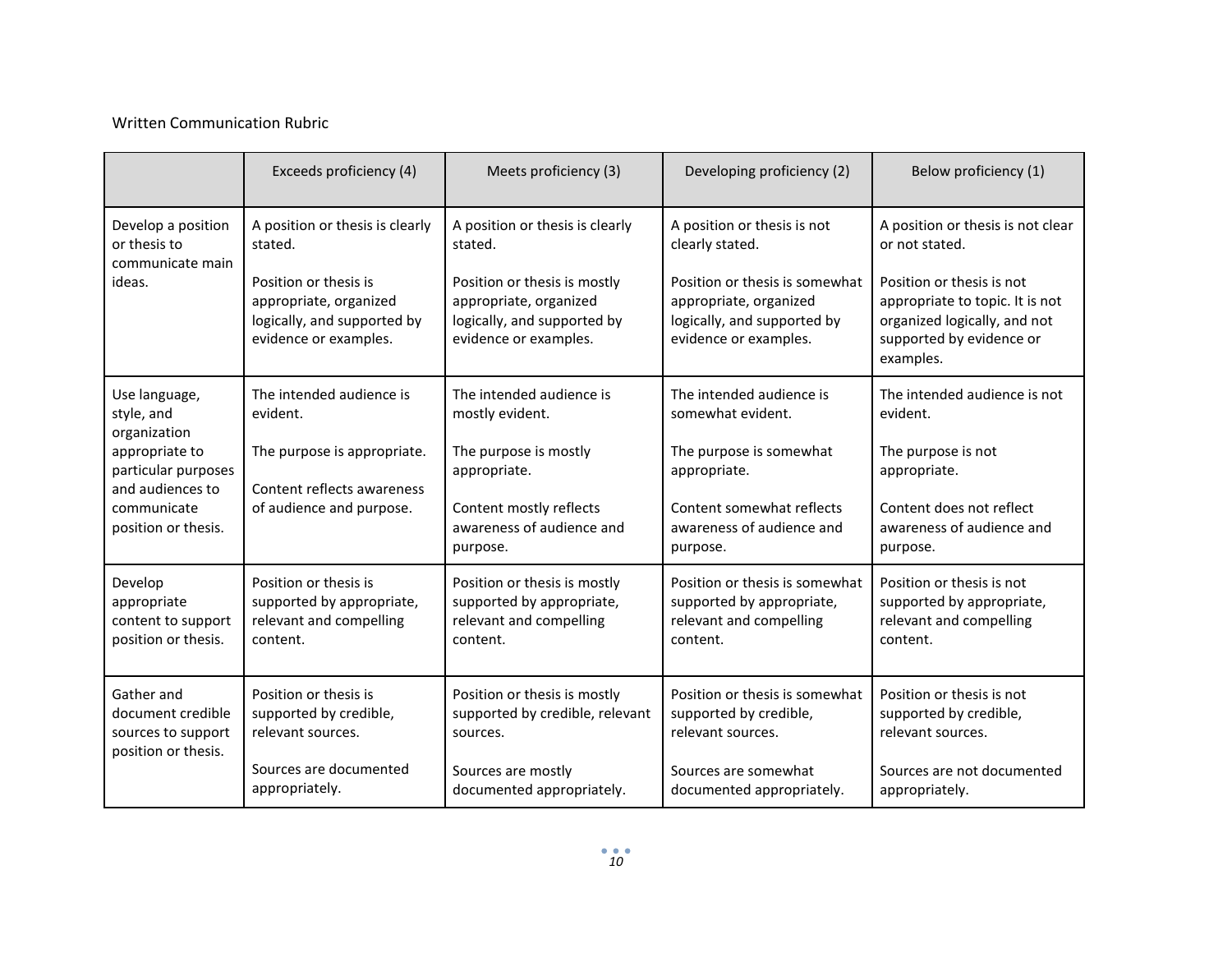| Use appropriate<br>grammar and<br>mechanics to | Grammar is used<br>appropriately. | Grammar is mostly used<br>appropriately. | Grammar is somewhat used<br>appropriately. | Grammar is not used<br>appropriately. |
|------------------------------------------------|-----------------------------------|------------------------------------------|--------------------------------------------|---------------------------------------|
| communicate                                    | Mechanics are used                | Mechanics are mostly used                | Mechanics are somewhat                     | Mechanics are not used                |
| position or thesis.                            | appropriately.                    | appropriately.                           | used appropriately.                        | appropriately.                        |

Adapted from the Association of American Colleges and Universities (AAC&U), Valid Assessment of Learning in Undergraduate Education (VALUE), 2014.

Notes:

Academic skill standards 1 - 9 have been incorporated into the rubric. These are now criteria to assess the learning outcome.

Last updated: May 2, 2014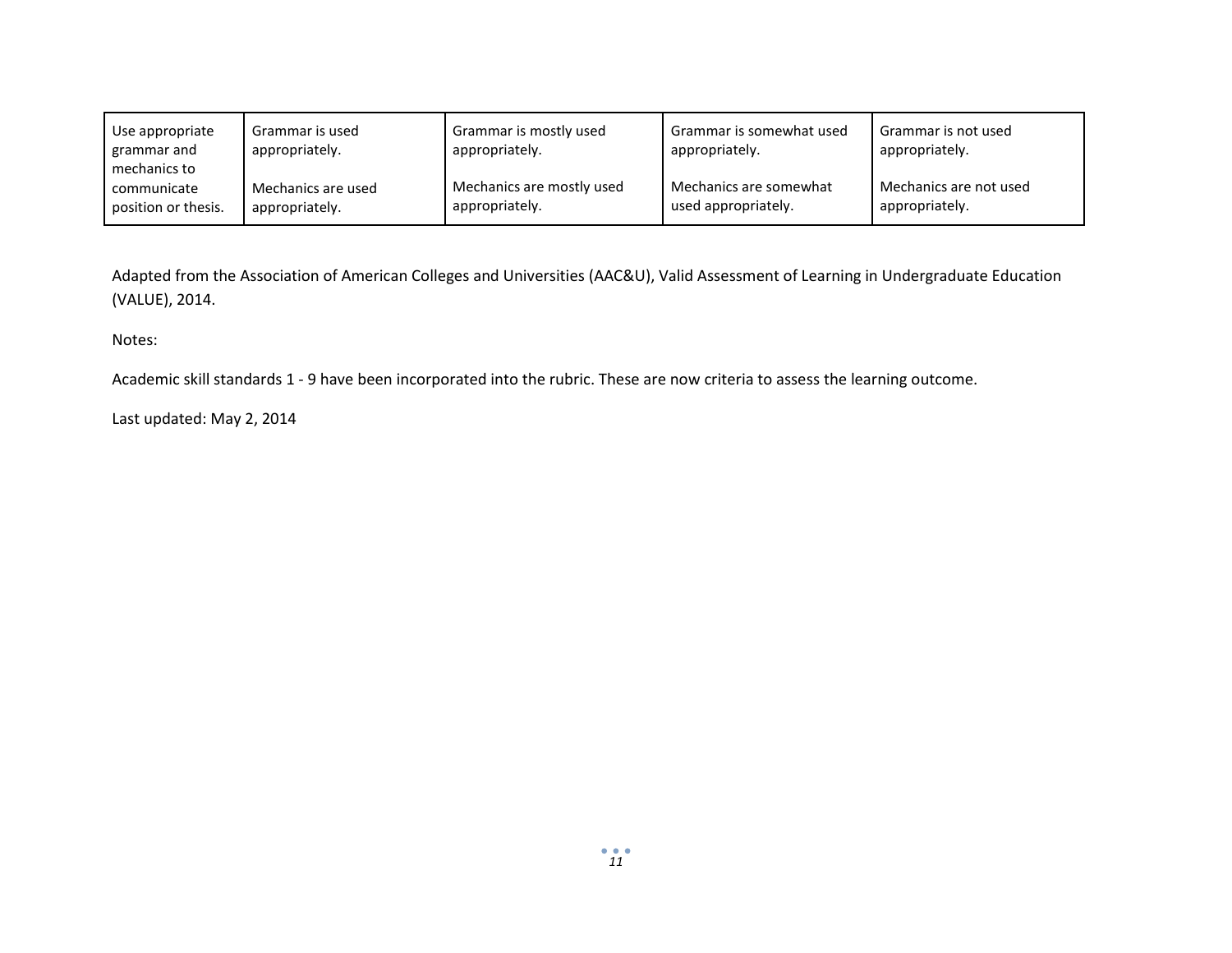#### **Appendix B. Critical Thinking GELO and Rubric**

#### Critical Thinking

General Education Learning Outcome:

Current – Make critical judgments and apply critical reasoning to address challenges and solve problems.

Revised – Use critical thinking to address issues and solve problems.

Definition:

Critical thinking is characterized by the comprehensive exploration of issues, ideas, artifacts, and events before accepting or formulating an opinion or conclusion.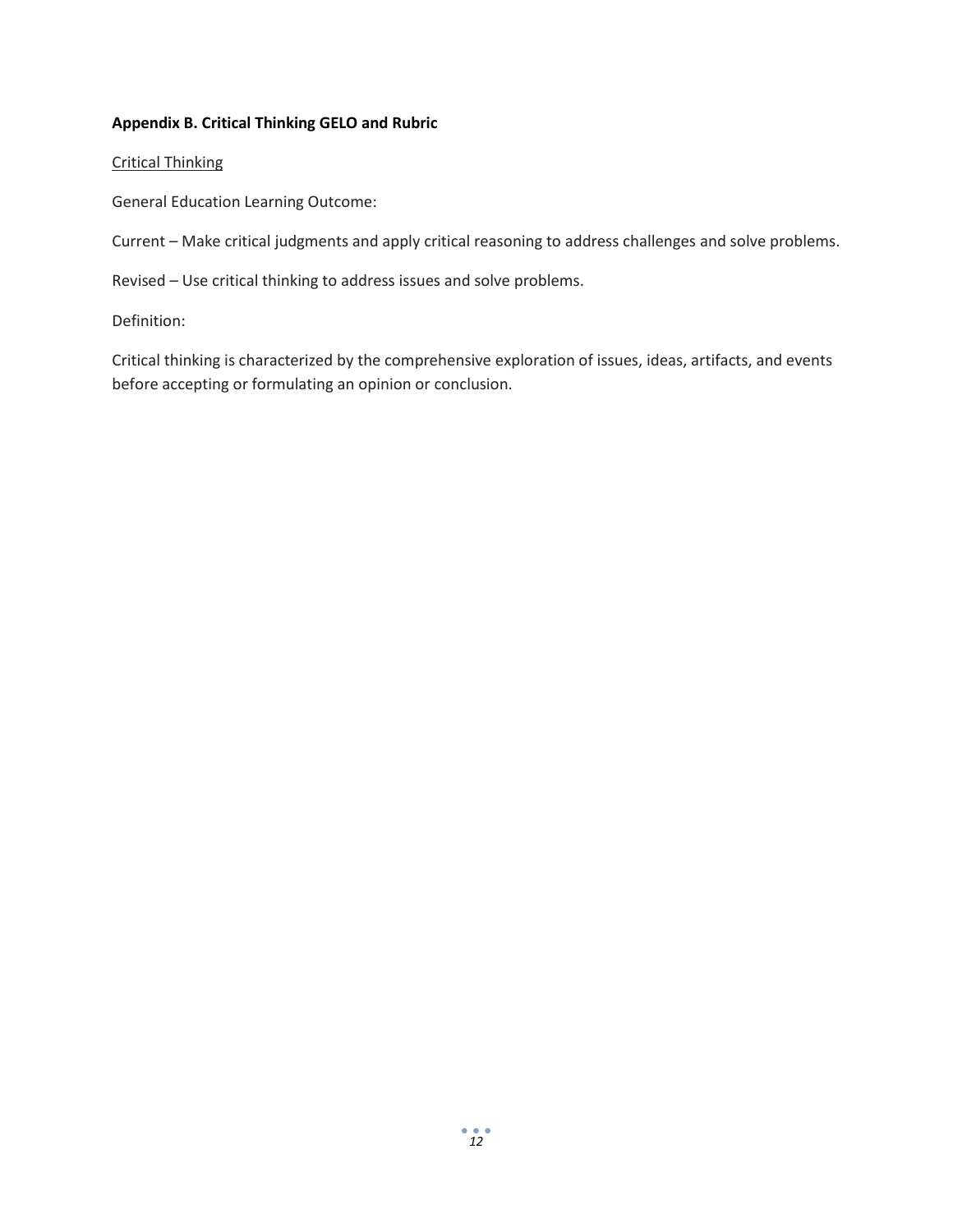### Critical Thinking Rubric

|                                                                                     | 4-Exceeds proficiency                                                                                                                                                                               | 3-Meets Proficiency                                                                                                                                                                                            | 2-Developing Proficiency                                                                                                                                                                                              | 1-Below Proficiency                                                                                                                                                                                         |
|-------------------------------------------------------------------------------------|-----------------------------------------------------------------------------------------------------------------------------------------------------------------------------------------------------|----------------------------------------------------------------------------------------------------------------------------------------------------------------------------------------------------------------|-----------------------------------------------------------------------------------------------------------------------------------------------------------------------------------------------------------------------|-------------------------------------------------------------------------------------------------------------------------------------------------------------------------------------------------------------|
|                                                                                     |                                                                                                                                                                                                     |                                                                                                                                                                                                                |                                                                                                                                                                                                                       |                                                                                                                                                                                                             |
| Describe an<br>issue or<br>problem.                                                 | The issue or problem is<br>clearly stated.<br>The description of the issue<br>of problem is appropriate to<br>topic.<br>The description is<br>comprehensive.                                        | The issue or problem is clearly<br>stated.<br>The description of the issue of<br>problem is mostly appropriate to<br>topic.<br>The description is mostly<br>comprehensive.                                     | The issue or problem is not<br>clearly stated.<br>The description of the issue of<br>problem is somewhat<br>appropriate to topic.<br>The description is somewhat<br>comprehensive.                                    | The issue or problem is not<br>clear or is not stated.<br>The description of the issue of<br>problem is not appropriate to<br>topic.<br>The description is not<br>comprehensive.                            |
| Analyze the<br>issue or<br>problem.                                                 | Analysis includes an<br>examination of the context<br>and assumptions of the issue<br>or problem.<br>Supporting evidence is<br>appropriate, factual,<br>organized logically and<br>comprehensively. | Analysis mostly includes an<br>examination of the context and<br>assumptions of the issue or<br>problem.<br>Supporting evidence is mostly<br>appropriate, factual, organized<br>logically and comprehensively. | Analysis somewhat includes an<br>examination of the context and<br>assumptions of the issue or<br>problem.<br>Supporting evidence is<br>somewhat appropriate, factual,<br>organized logically and<br>comprehensively. | Analysis does not include an<br>examination of the context and<br>assumptions of the issue or<br>problem.<br>Supporting evidence is not<br>appropriate, factual, organized<br>logically or comprehensively. |
| Develop a<br>position<br>(perspectiv<br>e, thesis or<br>hypothesis)<br>on the issue | A position (perspective,<br>thesis or hypothesis) is<br>clearly stated.<br>Thesis is appropriate,<br>organized logically,                                                                           | A position (perspective, thesis or<br>hypothesis) is clearly stated.<br>The position (perspective, thesis or<br>hypothesis) is mostly appropriate,<br>organized logically,                                     | A position (perspective, thesis<br>or hypothesis) is somewhat<br>clearly stated.<br>The position (perspective, thesis<br>or hypothesis) is somewhat                                                                   | A position (perspective, thesis<br>or hypothesis) is not clearly<br>stated.<br>The position (perspective,<br>thesis or hypothesis) is not                                                                   |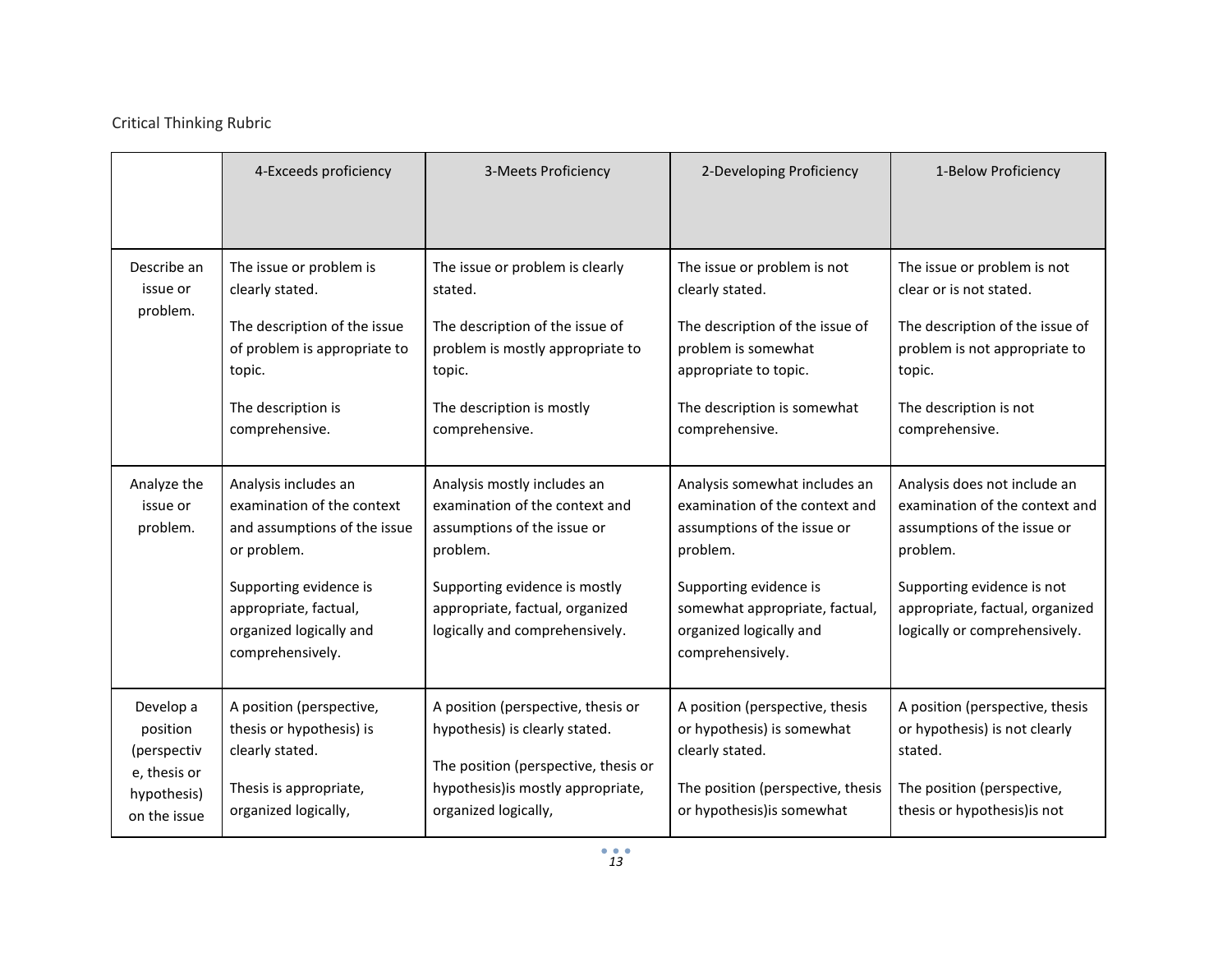| or problem.                                                                   | comprehensively and<br>supported by factual<br>evidence or examples.                                          | comprehensively and supported by<br>factual evidence or examples.                                                | appropriate, organized logically,<br>comprehensively and supported<br>by factual evidence or<br>examples.           | appropriate, organized<br>logically, or comprehensively<br>and supported by factual<br>evidence or examples.     |
|-------------------------------------------------------------------------------|---------------------------------------------------------------------------------------------------------------|------------------------------------------------------------------------------------------------------------------|---------------------------------------------------------------------------------------------------------------------|------------------------------------------------------------------------------------------------------------------|
| Evaluate<br>conclusions<br>and<br>implications<br>on the issue<br>or problem. | Conclusions and<br>implication(s) are<br>appropriate, factual,<br>organized logically and<br>comprehensively. | Conclusion and implication(s) are<br>mostly appropriate, factual,<br>organized logically and<br>comprehensively. | Conclusions and implication(s)<br>are somewhat appropriate,<br>factual, organized logically and<br>comprehensively. | Conclusions and implication(s)<br>are not appropriate, factual, or<br>organized logically or<br>comprehensively. |

Notes:

Academic skill standards 1, 2, 3, 4, and 6 have been incorporated into the rubric. These are now criteria to assess the learning outcome. The task force has determined that academic skill standard 5 is better assessed under the Arts, Humanities, and Sciences learning outcome.

The task force also determined that a thesis can also be a position, main point or thought, or controlling idea. Further explanation or adjustments to the rubric's language will be determined during the pilot study (i.e., rubric calibration).

Last updated: March 14, 2016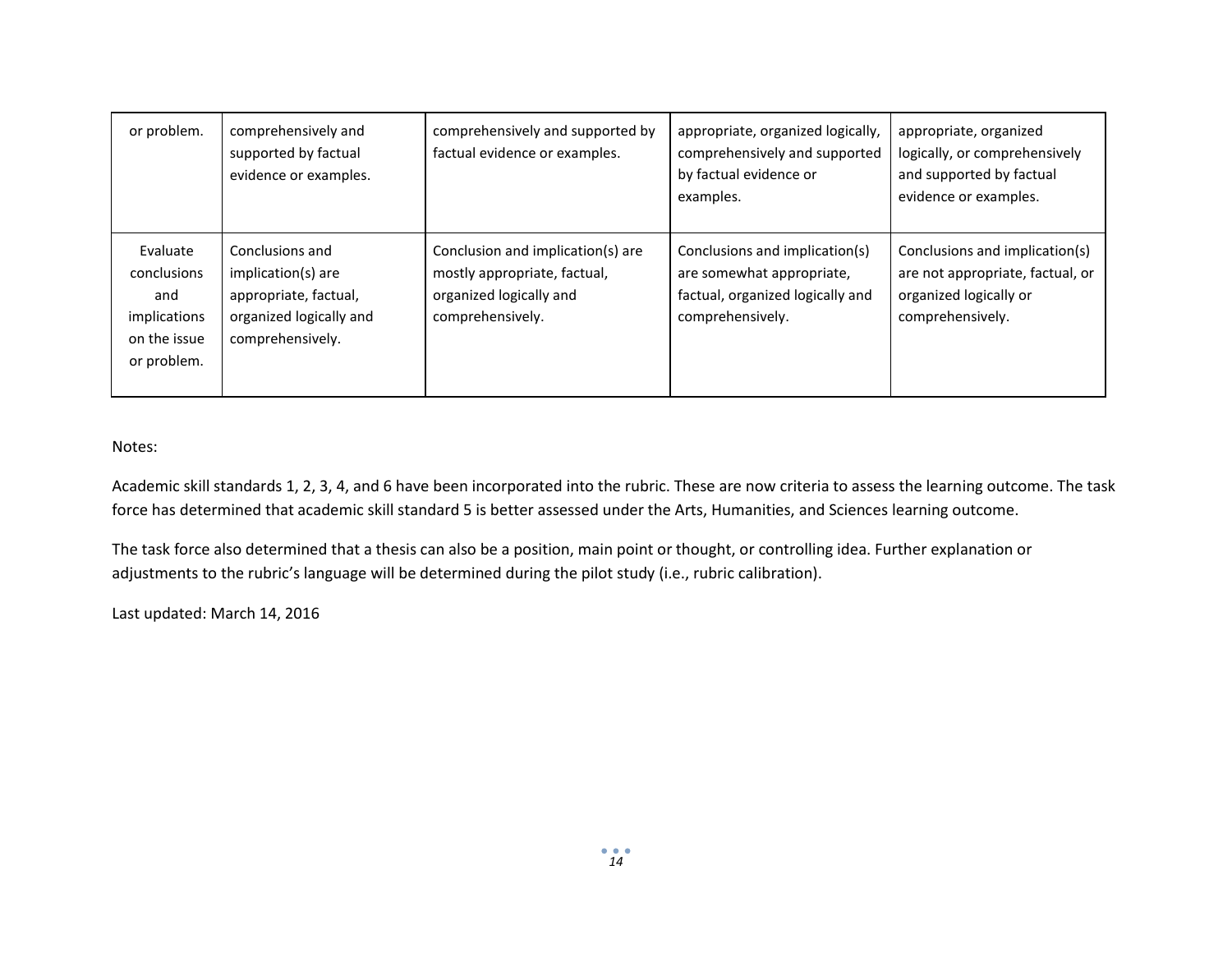### **Appendix C. Cultural Diversity GELO and Rubric**

General Education Learning Outcome:

Current – Appreciate the values and beliefs of diverse cultures and recognize responsibility for local, national, and global issues.

Revised – Describe and analyze the nature of culture and its variations, past and present.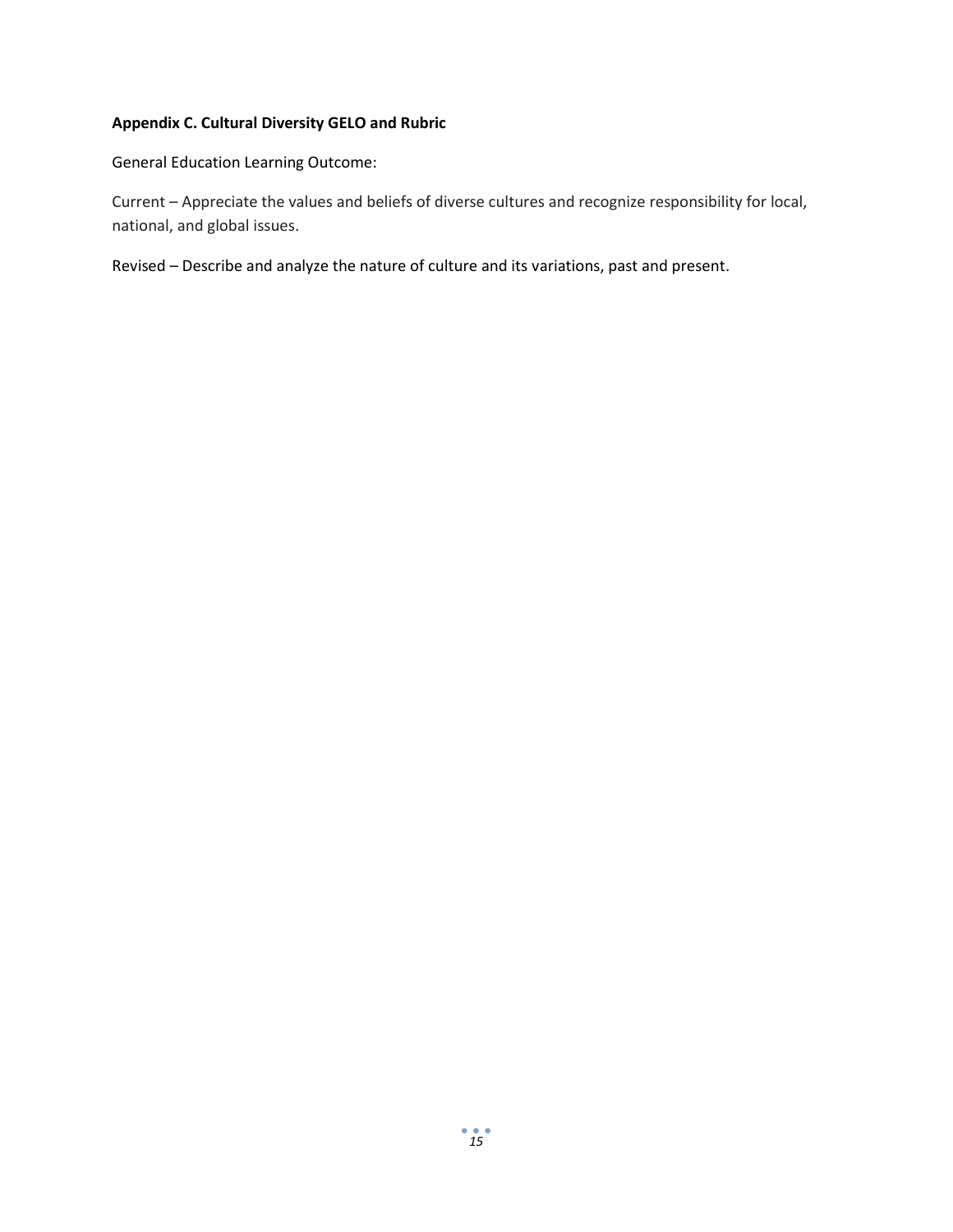### Cultural Diversity Rubric

|                                                                                                                                               | Exceeds proficiency (4)                                                                                                                                                                                                                                            | Meets proficiency (3)                                                                                                                                                                                                                                                             | Developing proficiency (2)                                                                                                                                                                                                                                          | Below proficiency (1)                                                                                                                                                                                 |
|-----------------------------------------------------------------------------------------------------------------------------------------------|--------------------------------------------------------------------------------------------------------------------------------------------------------------------------------------------------------------------------------------------------------------------|-----------------------------------------------------------------------------------------------------------------------------------------------------------------------------------------------------------------------------------------------------------------------------------|---------------------------------------------------------------------------------------------------------------------------------------------------------------------------------------------------------------------------------------------------------------------|-------------------------------------------------------------------------------------------------------------------------------------------------------------------------------------------------------|
| Describe culture<br>and the variation<br>of cultural<br>practices,<br>expressions,<br>and/or<br>experiences.                                  | Description of culture and<br>the variation of culture are<br>appropriate and in-depth<br>and organized in a clear<br>manner.                                                                                                                                      | Description of culture and the<br>variation of culture are<br>appropriate and are mostly in-<br>depth and mostly organized in<br>a clear manner.                                                                                                                                  | Description of culture and the<br>variation of culture are<br>somewhat appropriate, has<br>some depth, and is somewhat<br>organized in a clear manner.                                                                                                              | Description of culture and the<br>variation of culture are not<br>appropriate and/or superficial<br>and are not well organized,<br>clear.                                                             |
| Analyze the<br>variation of cultural<br>practices,<br>expressions,<br>and/or experiences<br>associated with<br>culture.                       | Analysis is appropriate to<br>topic, in-depth, variation is<br>well supported by sufficient<br>and appropriate content and<br>examples, and organized in a<br>clear manner.                                                                                        | Analysis is appropriate to topic,<br>mostly in-depth; variation is<br>supported by mostly sufficient<br>and appropriate content and<br>examples, and mostly<br>organized in a clear manner.                                                                                       | Analysis is mostly<br>appropriate to topic,<br>somewhat in-depth,<br>variations are supported by<br>somewhat sufficient and<br>appropriate content and<br>examples, and somewhat<br>organized in a clear manner.                                                    | Analysis is not appropriate to<br>topic, is superficial, variation is<br>not supported by sufficient<br>and appropriate content and<br>examples, and is not<br>organized.                             |
| Compare and<br>contrast cultural<br>practices,<br>expressions,<br>and/or experiences<br>among different<br>societies; past<br>and/or present. | Comparison and contrast are<br>appropriate to topic, in-<br>depth, with practices,<br>expressions, and/or<br>experiences among different<br>societies well supported by<br>sufficient and appropriate<br>content and examples, and<br>organized in a clear manner. | Comparison and contrast are<br>appropriate to topic, mostly in-<br>depth, practices, expressions,<br>and/or experiences among<br>different societies are<br>supported by mostly sufficient<br>and appropriate content and<br>examples, and mostly<br>organized in a clear manner. | Comparison and contrast are<br>mostly appropriate to topic,<br>somewhat in-depth, practices,<br>expressions, and/or<br>experiences are supported by<br>somewhat sufficient and<br>appropriate content and<br>examples, and somewhat<br>organized in a clear manner. | Comparison and contrast are<br>not appropriate to topic, is<br>superficial, practices are not<br>supported by sufficient and<br>appropriate content and<br>examples, and is not clearly<br>organized. |

Adapted from the Association of American Colleges and Universities (AAC&U), Valid Assessment of Learning in Undergraduate Education (VALUE), 2014.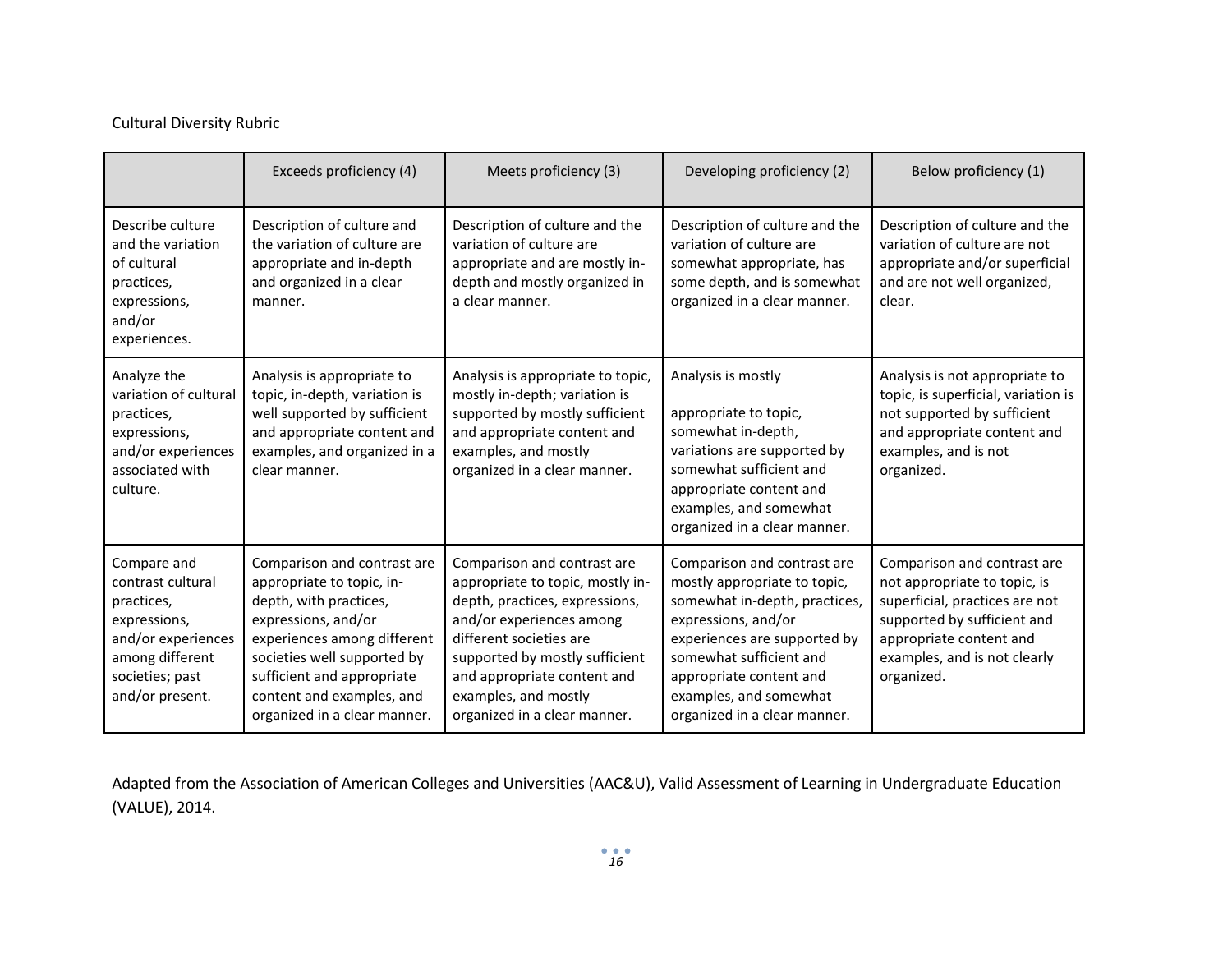Notes:

Academic skill standards 1 – 3 have been incorporated into the rubric. These are now criteria to assess the learning outcome.

The general education learning outcome of civics and its related academic skill standards will be addressed in a separate learning outcome.

Last updated: November 17, 2015